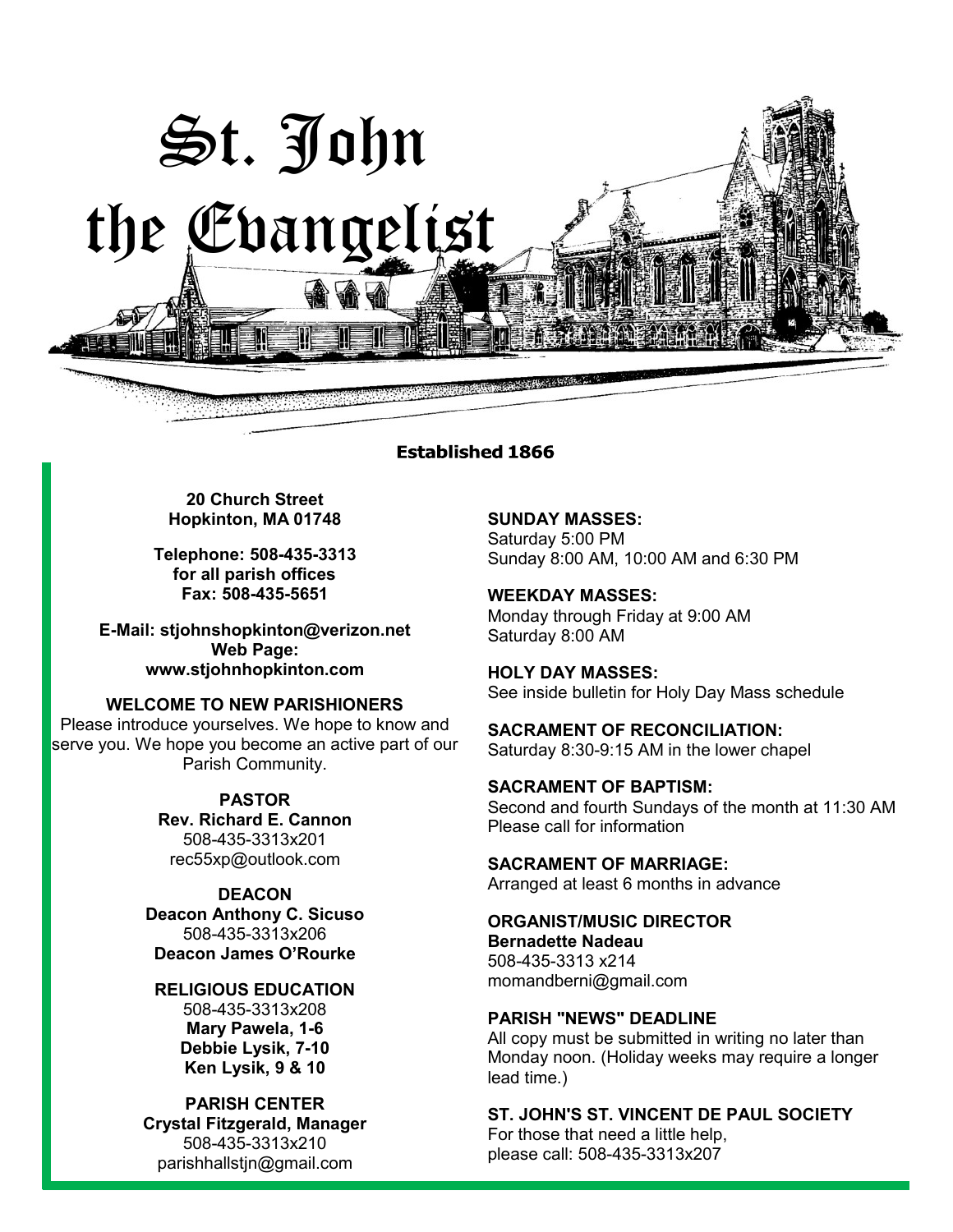

**And another said, "I will follow you, Lord, but first let me say farewell to my family at home." To him Jesus said, "No one who sets a hand to the plow and looks to what was left behind is fit for the kingdom of God." - Lk 9:61-62** 

> Readings for **NEXT** Sunday, July 3, 2022: *Is 66:10-14c/Ps 66:1-3, 4-5, 6-7, 16, 20 [1]/ Gal 6:14-18/ Lk 10:1-9*



| <b>SATURDAY, JUNE 25</b>  |                                               |
|---------------------------|-----------------------------------------------|
| $5:00$ PM                 | Tara Sharma                                   |
| <b>SUNDAY, JUNE 26</b>    |                                               |
| 8:00 AM                   | Parishioners of St. John's                    |
| 10:00 AM                  | <b>William Shaughnessy</b>                    |
| 6:30 PM                   | Patricia Bagley                               |
| <b>MONDAY, JUNE 27</b>    |                                               |
| $9:00$ AM                 | In thanksgiving for a special                 |
|                           | grace received                                |
| <b>TUESDAY, JUNE 28</b>   |                                               |
| $9:00$ AM                 | Brian & Debbie Johnston                       |
|                           | <b>Wedding Anniversary</b>                    |
| <b>WEDNESDAY, JUNE 29</b> |                                               |
| 9:00 AM                   | All the Holy Souls in Purgatory               |
| <b>THURSDAY, JUNE 30</b>  |                                               |
| 9:00 AM                   | Tadhg Cross, Sr.                              |
| FRIDAY, JULY 1            |                                               |
| 9:00 AM                   | All the Holy Souls in Purgatory               |
| <b>SATURDAY, JULY 2</b>   |                                               |
| 8:00 AM                   | All the Holy Souls in Purgatory               |
| 5:00 PM                   | Anne Ahearn                                   |
| <b>SUNDAY, JULY 3</b>     |                                               |
| 8:00 AM                   | Parishioners of St. John's                    |
| 10:00 AM                  | Fr. Joseph Ganley                             |
| 6:30 PM                   | All the Holy Souls in Purgatory               |
|                           | The Convenient of Denomalistics will be ealer |

The Sacrament of Reconciliation will be cele<sub>`</sub> brated 8:30-9:15AM in the lower church **NEXT Saturday, July 2.** 

Adoration of the Blessed Sacrament follows the 9AM Mass in the lower church every Friday, beginning with the Litany to our Blessed Mother. The Chaplet of Divine Mercy is recited at 11:45AM followed by Benediction. Please feel free to drop in for a visit.

ै**्रि** Rest in Peace George Carlino Douglas Oliver

# **St. John's/St. Cecilia's Collaborative**

The Archdiocese of Boston, for the last 10 years or so, has been in the systematic process of addressing the shortage of priests through parish collaboratives**.** Many may know, some may not, that St. John's is in a collaborative with St. Cecilia's of Ashland. This is to go into effect, at the latest, in June of 2023. This means there will be one pastor for both parishes. Neither parish will close; each will retain its own identity. The financial arrangements will remain as they are, i.e., totally independent of each other. There may be a mutual sharing of parish staff. It is unclear if there will be more priests assigned to the collaborative other than the one pastor. It has not yet been determined who the pastor will be. The Mass schedules of both parishes will most likely be adjusted. There have been meetings already between some staff and representatives of each parish's different ministries. The Bishop Rice Council of the Knights of Columbus, which is very active and quite successful, already embraces both St. John's and St. Cecilia's. Transitions can be challenging, so let us keep this upcoming parish shift in our prayers.

#### **MOST HOLY MARY MOTHER & QUEEN OF PURGATORY**

Come join us as we pray the rosary for all the souls in Purgatory, **THIS Sunday, June 26 at 3PM at St. John's Cemetery.** Let us do what we can to get our brothers and sisters to Heaven to be with their Mother, and our Mother.

O Holy Souls, I promise never to forget you!

#### **First Friday Mass in Honor of the Sacred Heart and Spiritual Reparation**

We will have a first Friday Mass **THIS Friday, at 7PM** in the lower church, in honor of our Lord's Most Sacred Heart, Why?: To make reparation for our sins, the sins and failures of Church leadership; and for the sins of the world; to pray for the spiritual healing of those that have been hurt; to deepen our own relationship to Our Savior through His most Sacred Heart. Devotion to the Sacred Heart, as we know it, began about the year 1672. On repeated occasions, Jesus appeared to Saint Margaret Mary Alacoque, a Visitation nun, in France, and during these apparitions He explained to her the devotion to His Sacred Heart as He wanted people to practice it. He asked to be honored in the symbol of His Heart of flesh. Our Lord asked for acts of reparation, Communion on the First Friday of the month, and the keeping of the Holy Hour. When the Catholic Church approved the devotion to the Sacred Heart of Jesus, She did not base Her action only on the visions of Saint Margaret Mary. The Church approved the devotion on its own merits. There is only one Person in Jesus, and that Person was at the same time God and Man. His Heart, too, is Divine -- it is the Heart of God. We will have first Friday Masses, in honor of our Lord's Most Sacred Heart, especially for the reparation of sins and sacrileges that so offend our heavenly Father: for our sins; the sins of the Church; and sins of the world. Following the Mass, we will pray the litany to Our Lord's Most Sacred Heart.

#### **First Saturday Devotion**

All are invited to attend the First Saturday Devotion **THIS Saturday at 7:15AM** in the lower chapel. The rosary will be prayed followed by the Fatima prayers and 15 minutes of private meditation, prior to the celebration of Mass at 8AM. Confession will be available following Mass.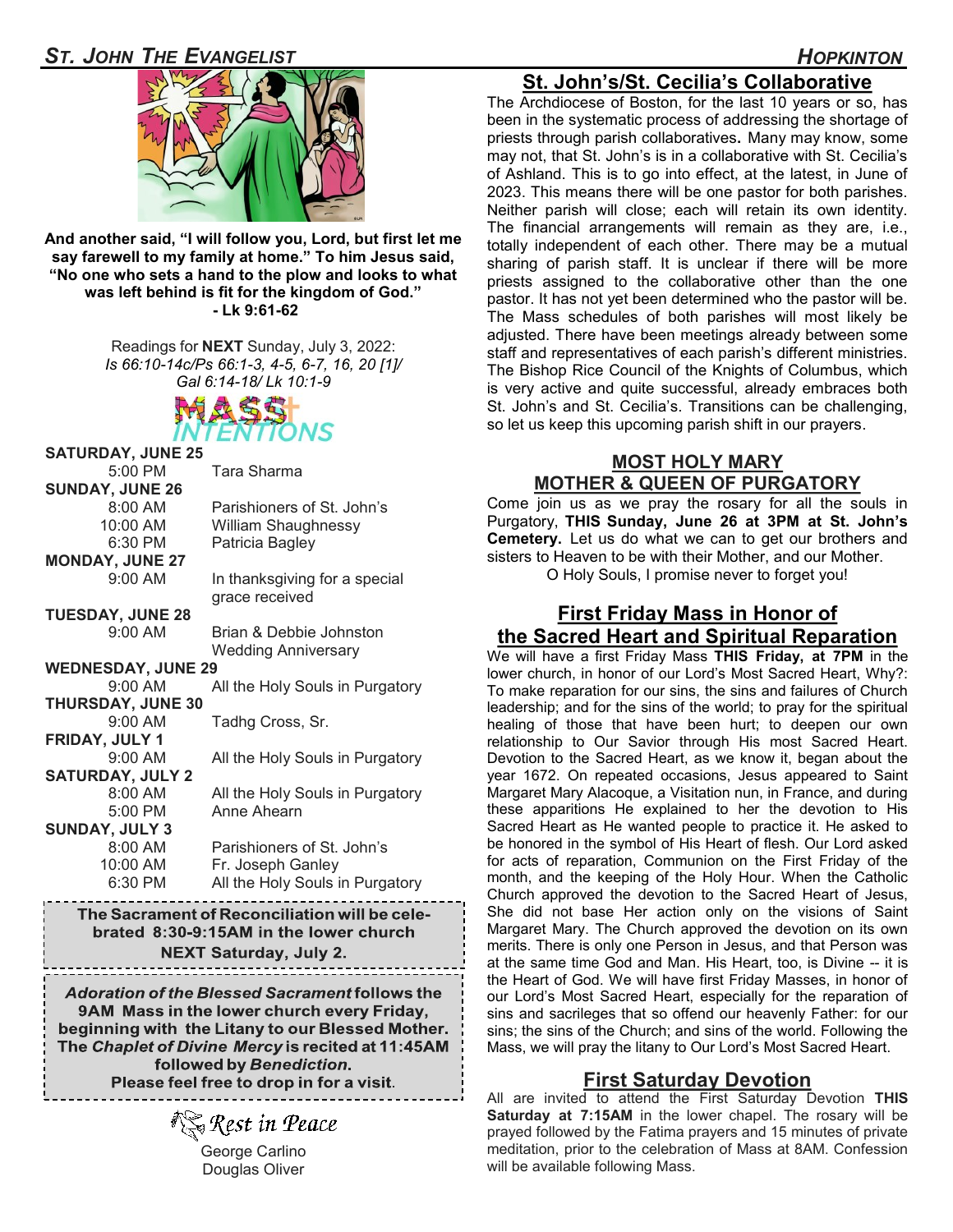

## **WELCOME NEW PARISHIONERS**

If you are new to the Parish, please introduce yourself. We want to know and serve you. We hope you will support your parish with your prayers, your presence and your talents. Please call the Parish Office (435-3313x203) to register.



# *Please Remember in Prayer*

All confined, all in need of healing…Please pray for all deceased and their families…Our servicemen and women, and their families, and all who suffer in embattled countries.

## **Divine Mercy Prayer Group**

There will be a holy hour of Divine Mercy **every Monday from 6:30-7:30PM in the lower church.** All are welcome.

#### **WEDNESDAY EVENING ROSARY**

On Wednesday evenings at **6PM in the lower chapel**, the rosary will be offered. This will be held every Wednesday evening throughout the year. Please feel free to come on down, and don't be afraid to let your children join in. Rosary booklets will be made available for those who need a refresher in this beautiful Marian devotion.

## **Holy Hour for the Conversion of Sinners and Prayers for the Dying**

There is a holy hour here at St. John's parish for the conversion of sinners and prayers for the dying on **Thursdays at 6:30PM in the lower church.**

## **St. John's Bible Study**

Our Parish Bible Study is now virtual. We meet **every Tuesday evening at 7:30PM** for one hour via Zoom under the direction of Fr. Conrad. Please join us! If you wish to receive the link and be on our participant list, send your email request to [rusoire@aol.com.](mailto:rusoire@aol.com)

#### **St. John the Evangelist Pro-Life Initiative Crusade for the Family Prayer**

O, Immaculate Heart of Mary, we beg you to intercede with your Divine Son for the miraculous graces which the modern world so desperately needs:

• For the reconversion of whole nations to Jesus Christ and His teaching on marriage and the family.

For the heroic preservation among Christians of their faith in the indissolubility of marriage, marital fidelity, and the loving acceptance of children, as the bedrock of the Christian family.

For the courage of martyrs in all of us followers of Christ, that we may witness to His power to overcome the powers of darkness that are bent on destroying the human family and the moral law.

Mary, Mother of the Holy Family, and Mother of our families, pray for us. Amen



#### **SUMMER BIBLE ADVENTURE!!**

**Register now!** We are so excited to see your kids again for some faith-filled summer fun! We'll be celebrating God's Greatness with music, crafts, Bible stories, outdoor games and service projects:

**July 11-15, 9AM-Noon, St. John's Parish Hall** Age 4 through 5th grade (2022-2023 school year) welcome! \$100/child with a \$250 family max

(scholarships available at payment if needed.) Parents and guests invited to attend end-of-week performance on Friday, July 15 at 11:30AM. Please fill out the registration information on our [2022 SBA Registration Form](https://forms.gle/jaYmcFGnnisqs1NQ8) found on St. John's website under "Youth Programs" and then pay online. To access the payment screen use the ONLINE GIVING button on the right side of the website home page. Invite your friends for the summer fun!!



## **PARISH CONSECRATION TO THE SACRED HEART**

Most Sacred Heart of Jesus, filled with infinite love, broken by our ingratitude, pierced by our sins, yet loving us still, accept the consecration that we, the parish of St. John the Evangelist, makes to You, of all that we are. Our patron saint himself, the Beloved Disciple, rested upon that Sacred Heart in the upper room, at the Last Supper. We pray for the grace to totally surrender our lives to You. Imprint Your pure love so deeply in our hearts, that we may never forget You or be separated from You. Take every faculty of our soul and body, and draw us, day by day, nearer and nearer to Your Sacred Side, and there, teach us to love you as we should and show us the ways of holiness. O Sacred Heart of Jesus, we trust in You. Amen.

Composed by Fr. John Hardon, S.J.